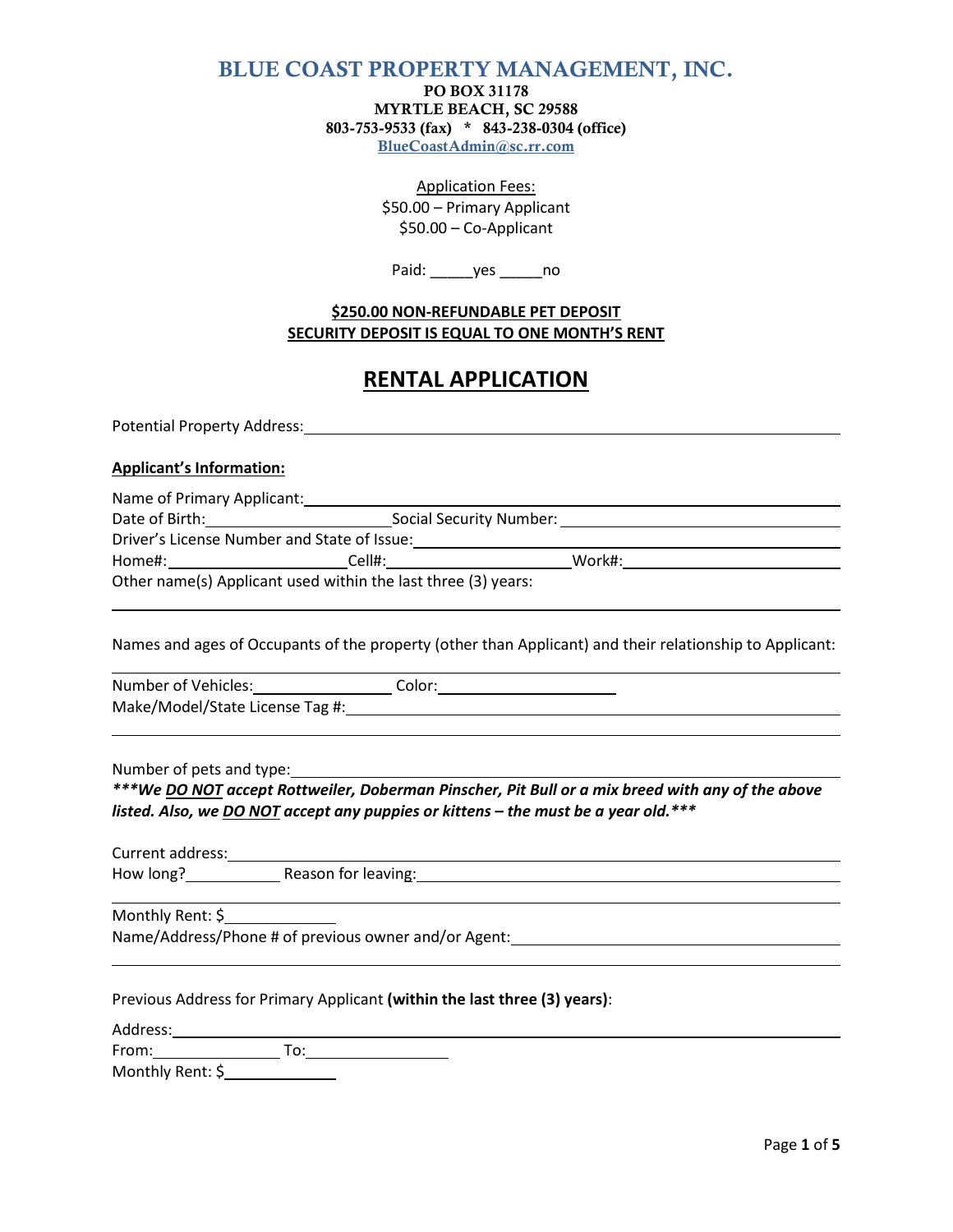### **BLUE COAST PROPERTY MANAGEMENT, INC. PO BOX 31178 MYRTLE BEACH, SC 29588 803-753-9533 (fax) \* 843-238-0304 (office) BlueCoastAdmin@sc.rr.com**

| Reason for leaving: Notice of the state of the state of the state of the state of the state of the state of the |                                                                                                                                                                                                                                      |
|-----------------------------------------------------------------------------------------------------------------|--------------------------------------------------------------------------------------------------------------------------------------------------------------------------------------------------------------------------------------|
|                                                                                                                 |                                                                                                                                                                                                                                      |
|                                                                                                                 |                                                                                                                                                                                                                                      |
|                                                                                                                 |                                                                                                                                                                                                                                      |
|                                                                                                                 | Address: All Andress: Address: Address: Address: Address: Address: Address: Address: Address: Address: Address                                                                                                                       |
| Monthly Rent: \$______________                                                                                  |                                                                                                                                                                                                                                      |
|                                                                                                                 |                                                                                                                                                                                                                                      |
|                                                                                                                 |                                                                                                                                                                                                                                      |
|                                                                                                                 | Name/Address/Phone # of previous owner and/or Agent: ___________________________                                                                                                                                                     |
|                                                                                                                 |                                                                                                                                                                                                                                      |
| <b>Employment Information:</b>                                                                                  |                                                                                                                                                                                                                                      |
|                                                                                                                 |                                                                                                                                                                                                                                      |
|                                                                                                                 |                                                                                                                                                                                                                                      |
|                                                                                                                 | How long? <b>Manual Contract Contract Contract Contract Contract Contract Contract Contract Contract Contract Contract Contract Contract Contract Contract Contract Contract Contract Contract Contract Contract Contract Contra</b> |
|                                                                                                                 |                                                                                                                                                                                                                                      |
|                                                                                                                 |                                                                                                                                                                                                                                      |
|                                                                                                                 |                                                                                                                                                                                                                                      |
|                                                                                                                 |                                                                                                                                                                                                                                      |
| *If employed less than one year by present employer:                                                            |                                                                                                                                                                                                                                      |
|                                                                                                                 |                                                                                                                                                                                                                                      |
|                                                                                                                 |                                                                                                                                                                                                                                      |
|                                                                                                                 |                                                                                                                                                                                                                                      |
|                                                                                                                 |                                                                                                                                                                                                                                      |
|                                                                                                                 | Employed as: Nonthly Net Income: \$                                                                                                                                                                                                  |
| Other Income:                                                                                                   |                                                                                                                                                                                                                                      |
|                                                                                                                 | *Applicant need not disclose alimony, child support, or separate maintenance income or its source,                                                                                                                                   |
|                                                                                                                 | unless Applicant wishes it to be considered for the purpose of this Application for Lease.                                                                                                                                           |
|                                                                                                                 |                                                                                                                                                                                                                                      |
|                                                                                                                 | Name of nearest relative (other than spouse): Name of nearest space of $\sim$                                                                                                                                                        |
|                                                                                                                 | Telephone:                                                                                                                                                                                                                           |
|                                                                                                                 |                                                                                                                                                                                                                                      |

Address: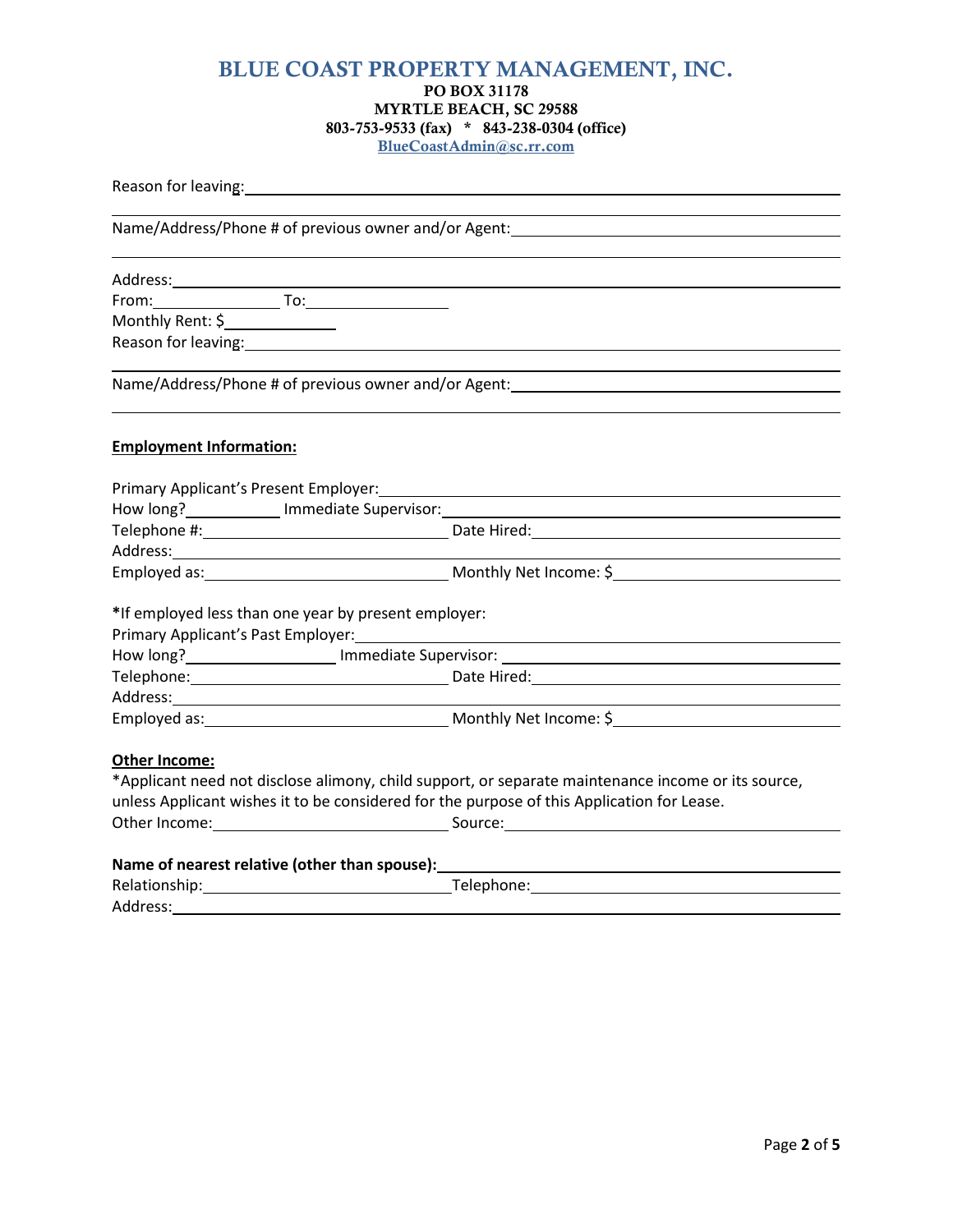## **BLUE COAST PROPERTY MANAGEMENT, INC. PO BOX 31178 MYRTLE BEACH, SC 29588 803-753-9533 (fax) \* 843-238-0304 (office)**

**BlueCoastAdmin@sc.rr.com**

#### **Co-Applicant's Information:**

Name of Co-Applicant: Name of Co-Applicant:

| Date of Birth:                              | Social Security Number: |
|---------------------------------------------|-------------------------|
| Driver's License Number and State of Issue: |                         |

Home#: Cell#: Cell#: Cell#: Work#: Work#: Work Museum Museum Museum Museum Museum Museum Museum Museum Museum M<br>Example Museum Museum Museum Museum Museum Museum Museum Museum Museum Museum Museum Museum Museum Museum Muse

Other name(s) Co-Applicant used within the last three (3) years:

Names and ages of Occupants of the property (other than Co-Applicant) and their relationship to Applicant: Number of Vehicles: Color:

Make/Model/State License Tag #:

Number of pets and type:

*\*\*\*We DO NOT accept Rottweiler, Doberman Pinscher, Pit Bull or a mix breed with any of the above listed. Also, we DO NOT accept any puppies or kittens – the must be a year old.\*\*\**

Current address:\_\_\_\_\_\_\_\_

How long? Reason for leaving: New York Channel Assembly Reason for leaving:

Monthly Rent: \$

Name/Address/Phone # of previous owner and/or Agent:

| Previous Address for Co-Applicant (within the last three (3) years): |  |  |  |
|----------------------------------------------------------------------|--|--|--|
|----------------------------------------------------------------------|--|--|--|

Address: Address: Address: Address: Address: Address: Address: Address: Address: Address: Address: Address: Address: Address: Address: Address: Address: Address: Address: Address: Address: Address: Address: Address: Addres From: To:

Monthly Rent: \$

Reason for leaving: 1988 and 2008 and 2008 and 2008 and 2008 and 2008 and 2008 and 2008 and 2008 and 2008 and 2008 and 2008 and 2008 and 2008 and 2008 and 2008 and 2008 and 2008 and 2008 and 2008 and 2008 and 2008 and 2008 

Name/Address/Phone # of previous owner and/or Agent:

Address: From: To: Monthly Rent: \$ Reason for leaving: 1988 and 1988 and 1988 and 1988 and 1988 and 1988 and 1988 and 1988 and 1988 and 1988 and 1988 and 1988 and 1988 and 1988 and 1988 and 1988 and 1988 and 1988 and 1988 and 1988 and 1988 and 1988 and 1988 Name/Address/Phone # of previous owner and/or Agent:

Page **3** of **5**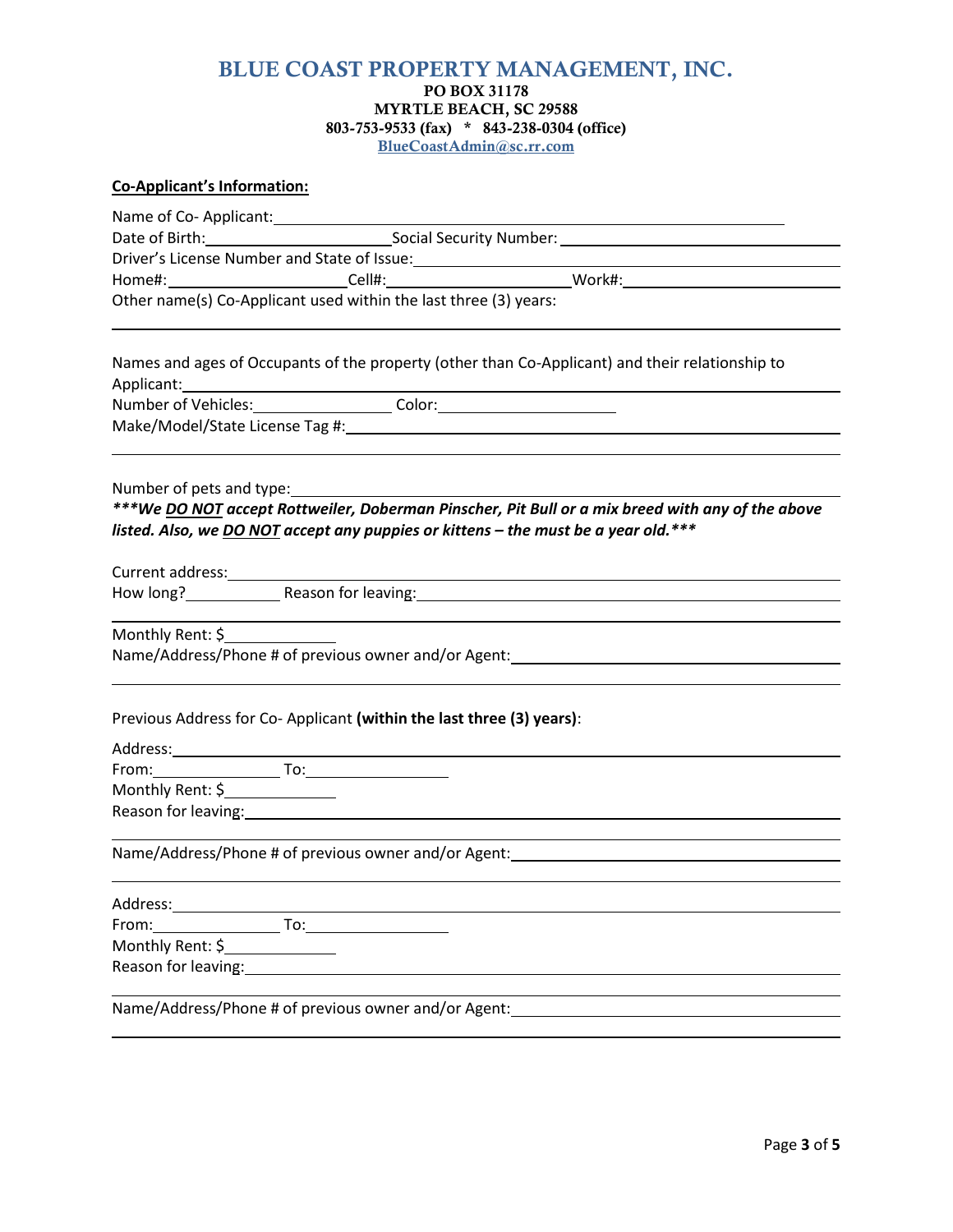### **BLUE COAST PROPERTY MANAGEMENT, INC. PO BOX 31178 MYRTLE BEACH, SC 29588 803-753-9533 (fax) \* 843-238-0304 (office) BlueCoastAdmin@sc.rr.com**

## **Employment Information:**

| *If employed less than one year by present employer:                                               |
|----------------------------------------------------------------------------------------------------|
|                                                                                                    |
|                                                                                                    |
|                                                                                                    |
|                                                                                                    |
|                                                                                                    |
|                                                                                                    |
| *Applicant need not disclose alimony, child support, or separate maintenance income or its source, |
| unless Applicant wishes it to be considered for the purpose of this Application for Lease.         |
|                                                                                                    |
|                                                                                                    |
|                                                                                                    |
|                                                                                                    |
|                                                                                                    |